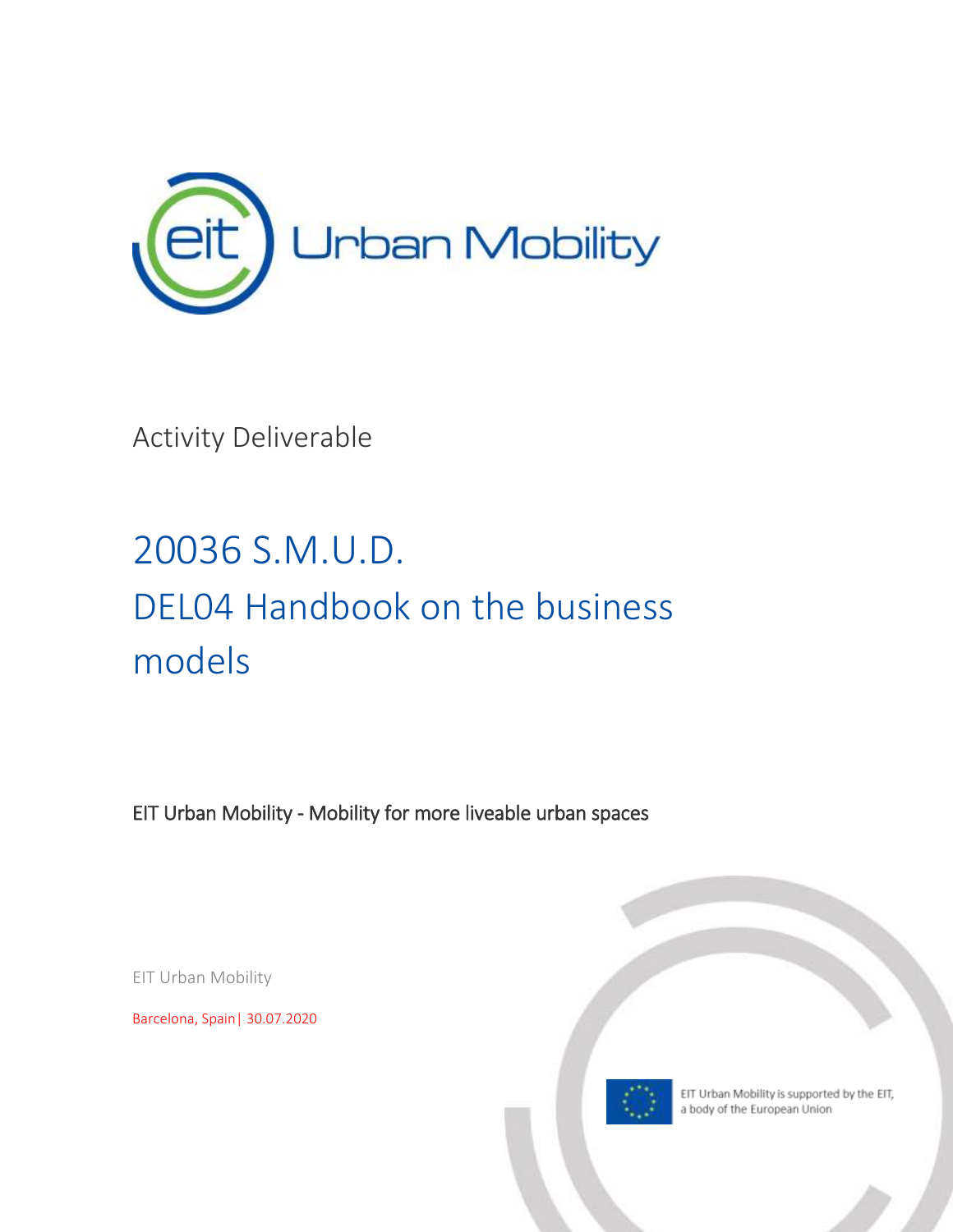### [eiturbanmobility.eu](http://www.eiturbanmobility.eu/)

| Reporting year    | 2020                            |
|-------------------|---------------------------------|
| Activity code     | 20036                           |
| Deliverable No.   | DEL04                           |
| Deliverable title | Handbook on the business models |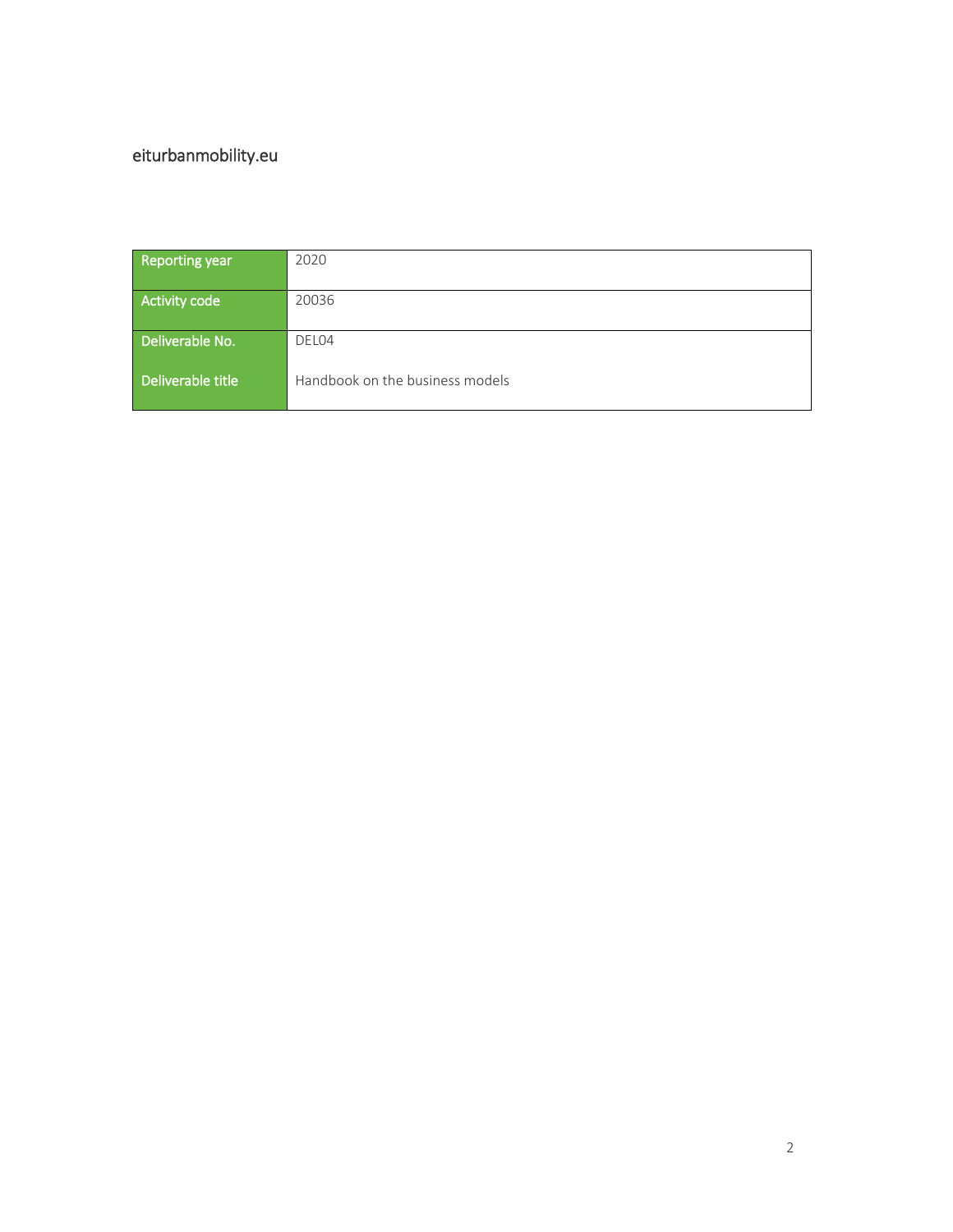### Document information

Author(s) and contributing partner(s)

| <b>Name</b>       | Organisation | Contribution |
|-------------------|--------------|--------------|
| Eglantina Dani    | 043 1 CIMNE  | Deliverable  |
| Francesc Gasparin | 043 1 CIMNE  | Deliverable  |

### List of abbreviations (if any)

| <b>MD</b>   | Micro Depots                             |
|-------------|------------------------------------------|
|             |                                          |
| <b>LSPs</b> | Logistic Service Providers               |
|             |                                          |
| SWOT        | Strengths, Weaknesses, Opportunities and |
|             | Threats                                  |
|             |                                          |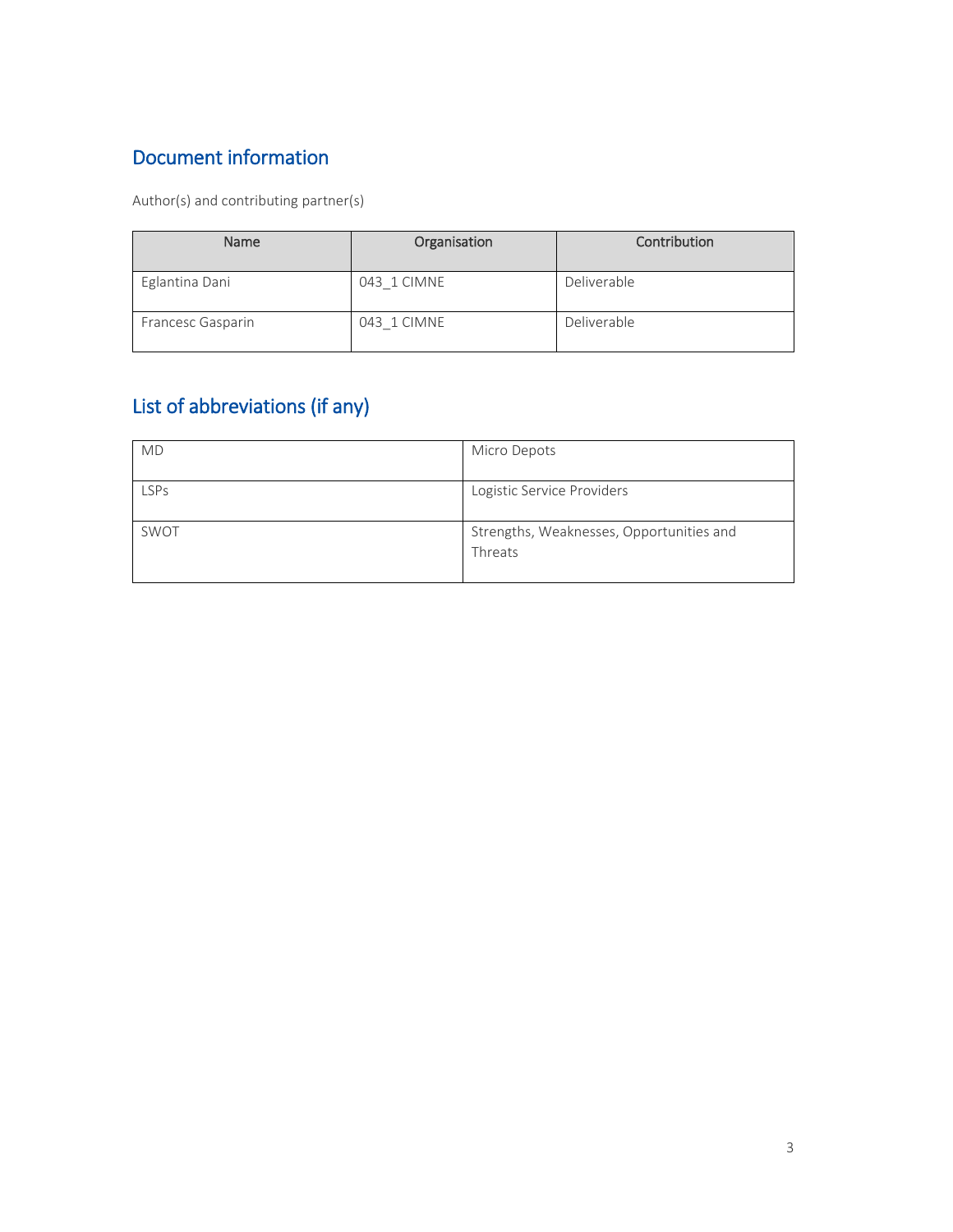### Contents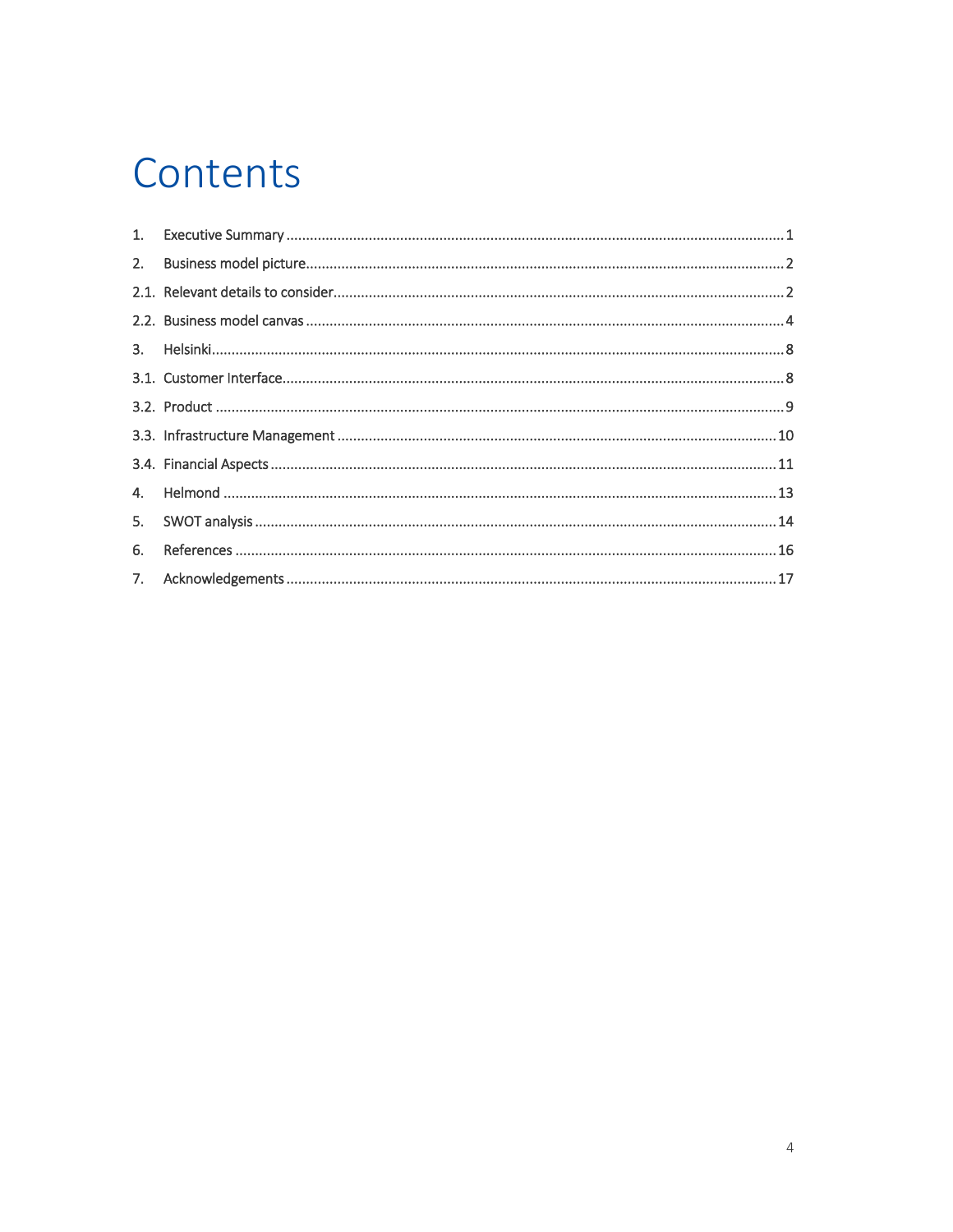## <span id="page-4-0"></span>1. Executive Summary

The term business model is an explanation of how companies/organizations create, deliver and capture value in economic, social and cultural contexts in order to provide this value to their customers at an appropriate cost. Business models use tools that allow the business owner to experiment, test, and model different ways of structuring their costs, and revenue streams.

The current handbook focuses on two main points:

- 1. Relevant details to consider and structure of the business model tailored to shared micro depots
- 2. Main considerations of the business models in the two pilot cases developed in the framework of the S.M.U.D. project.

The most important aspects considered for the creation of a high-quality business model are:

- Relevant needs
- Requirements
- Limitations
- Regulations

Moreover, the business model canvas is explained as it helps understand the business model in a straightforward, structured way. Understanding and using the business model canvas leads to insights about the customers, the product offered and through what channels, the infrastructure management as well as the financial aspects of the model.

Finally, a description of the main aspects of the business model of the testbed launched in Helsinki is presented in the current deliverable, taking into account the answers provided by the interviews with FVH and different LSPs.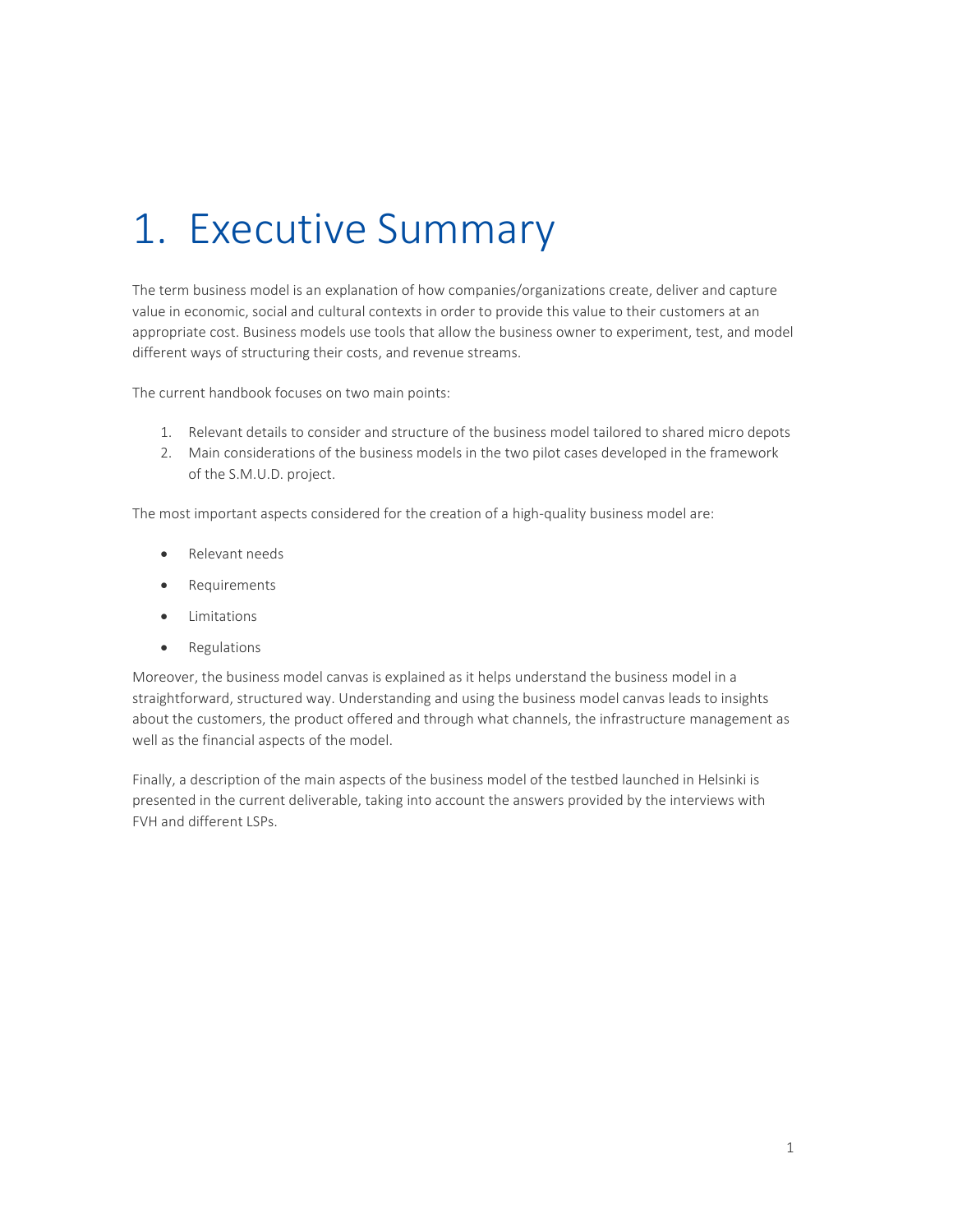## <span id="page-5-0"></span>2. Business model picture

The term business model is used to describe a range of formal and informal representations of important aspects of the business itself. It is an explanation of how companies/organizations create, deliver and capture value in economic, social and cultural contexts in order to provide this value to their customers at an appropriate cost.

Business models use tools that allow the business owner to experiment, test, and model different ways of structuring their costs, and revenue streams.

With regards to the shared micro depots in the framework of S.M.U.D., this chapter focuses on two points: relevant details to consider and structure of the business model.

During the first part, the important aspects for creating a high-quality business model are explained. These aspects are:

- Relevant needs
- **•** Requirements
- **•** Limitations
- Regulations

The second part describes the business model canvas, which is used to help understand the business model in a straightforward, structured way. Using the business model canvas leads to insights about the customers, the value propositions offered and through what channels, as well as how the model creates revenues.

#### <span id="page-5-1"></span>2.1. Relevant details to consider

To carry out a good business model, four relevant aspects must first be considered (in this case).These aspects are:

#### 1. Needs

 Several decentralized locations, instead of one central micro-depot: A holistic logistics concept is needed for the entire city, which includes several micro-depots following a honeycomb pattern.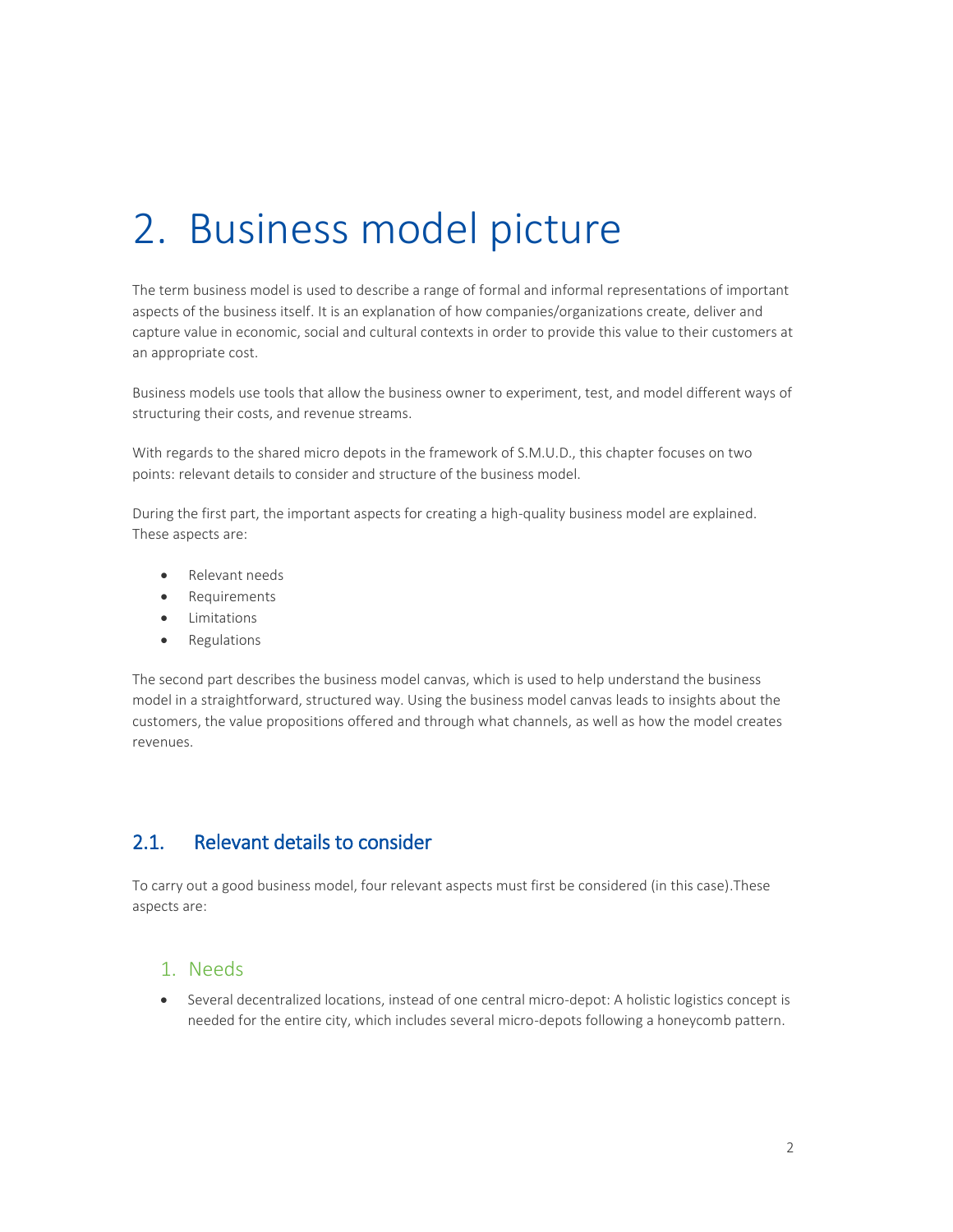- Qualified planning personnel with local detailed knowledge: Logistics companies need a qualified contact person on site who supports them in setting up operating and development structures and contributes detailed local knowledge.
- Availability of real estates and properties that meet the requirements and are suitable for logistics processes.
- Operating procedures: additional handling and transhipment processes necessary.

#### 2. Requirements

- Consignment and customer structure: small and medium sized consignments (e.g. parcels in size classes S and M) and high spatial density consignee distribution with low drop-factors.
- Service area: approximately two to three kilometres radius from the micro-depots with a height profile without significant gradient or slope.
- Infrastructure: availability of (inexpensive) properties in urban areas with enough space for shunting and parking last mile delivery vehicles. The properties should be equipped with charging infrastructure and must be able to be supplied by trucks.
- Local Support: The efforts of Logistics Service Providers (LSPs) must be supported by a last-mile project coordinator (local authorities).
- The operating model is of permanent use, with multi users.
- The technical implementation can be mobile or immobile, with flexible storage systems.
- Based on the assumption that the bicycle lanes network should ensure the reliability of winter maintenance, good lightning and good state of the pavement, safety rules to ensure desirable working conditions for employees' endeavour need to be satisfied as the traffic congestion might affect cargo bikes distribution services.

#### 3. Limitations

- The administrative way to manage the service, making the business model financially sustainable and also the rapid changes that the urban logistics sector is facing.
- The lack of need for these services if logistic companies find financially sustainable ways to develop their own sustainable delivery system and the distortion in market competition that could be created when public space is given to one company instead of another.
- Weather harshness is a drawback in the use of bicycles as transport alternative during winter seasons.
- Business model: Typically, urban areas have high rents and a conflict of use with other active businesses in the same area. Furthermore, there is a trade off between urban environmental objectives and urban subsidies for micro-depots to ensure that the dean of the population is satisfied.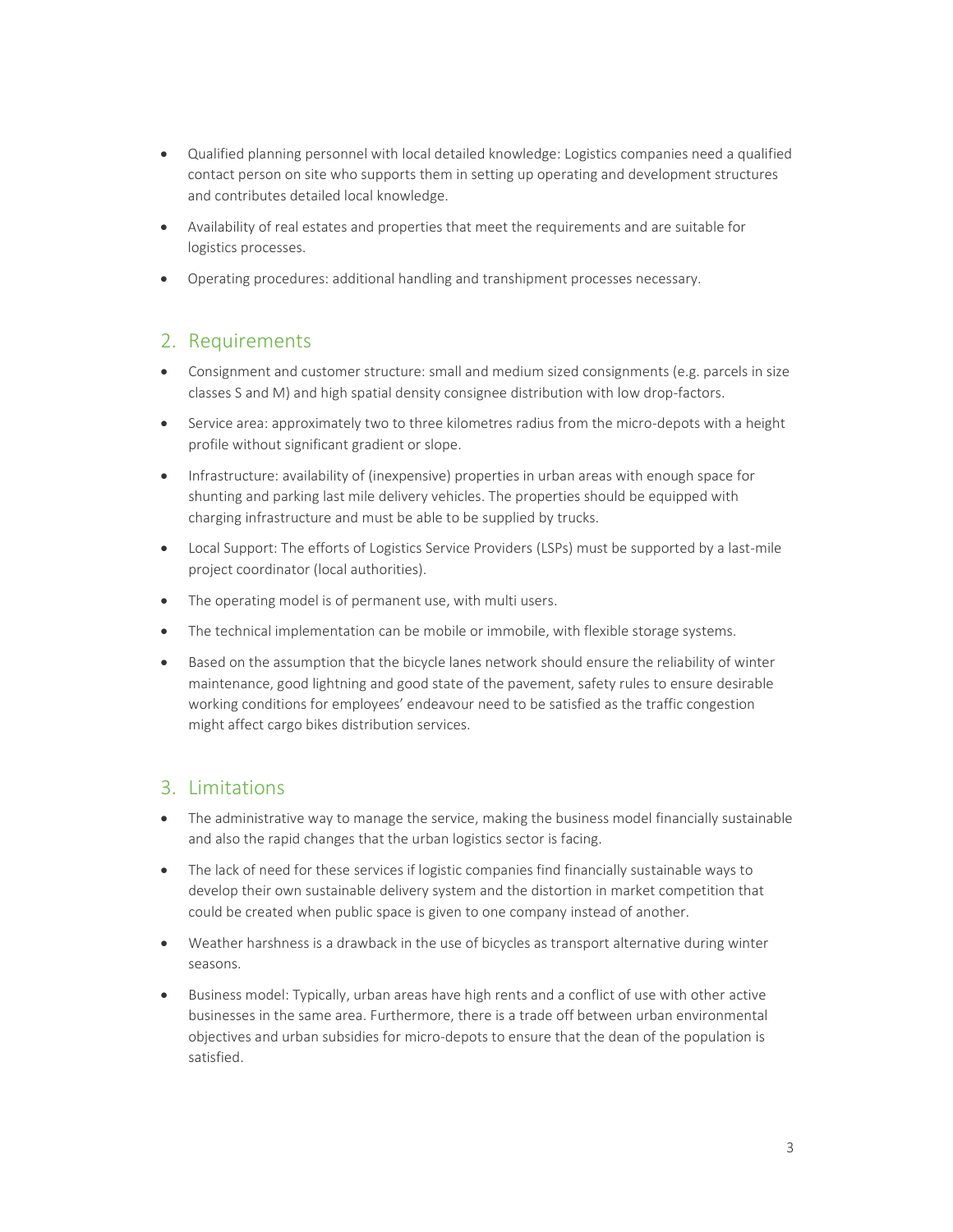- Legal and administrative: Requirements may differ from cities or municipalities so there is no common legal basis for scaling the business model.
- Acceptance of cargo bikes and small vehicles in public spaces: cargo bikes and small vehicles participate in public road traffic and can impair processes on roads, cycle paths or sidewalks.

#### 4. Regulations

Bicycles and cycle logistics have established themselves in the public discourse on the design of urban transport and urban logistics. However, the specific knowledge about the diversity, functions and special features of cycle logistics with a focus on the last/first mile is still limited. There are different pilot projects in the European cities, which show that cycle logistics concepts can be successfully implemented, but so far, there is a lack of generalized planning knowledge that allows the establishment and scaling of cycle logistics systems beyond the pilot status.

Currently, there is a lack of tools for urban planners. Each city relies on regulations and regulatory trends that influence the business model in different ways.

#### <span id="page-7-0"></span>2.2. Business model canvas

The business model canvas helps organizations/companies conduct structured, tangible, and strategic conversations around businesses as well as manage strategies. The canvas's main objective is to help towards business model thinking.

The Business Model Canvas (BMC) is a tool used to visualize all the building blocks of a business, including customers, route to market, value proposition and finance.

The four big blocks of the BMC [\(Table 1\)](#page-10-0) are:

#### Customer Interface

The customer interface takes into account customer segments, customer relations and channel.

- Customer segments: defines the groups of people or organizations a business seeks to reach and serve.
- Customer relations: attachments which should be established with different customers.
- Channels: how customer relations should be established.

#### Product

The product bloc considers value propositions and externalities.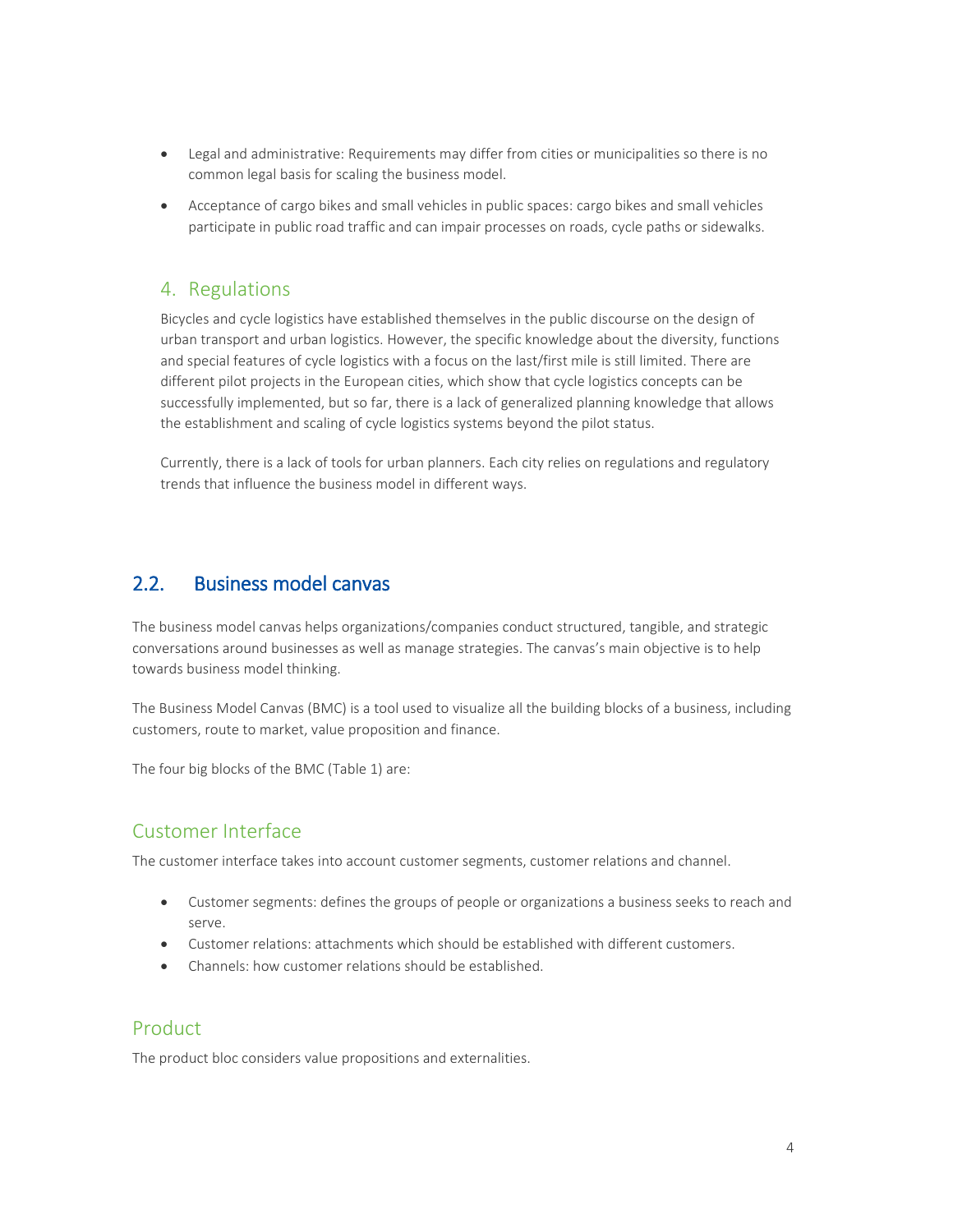- Value propositions: the product dimension refers to the value proposition that the business model offers for the customer. Central issues are what specific value to deliver to different customer segments, and what problems the particular product or service is solving for the customer.
- Externalities: this dimension also includes benefits that fall on actors who did not choose to incur that cost or benefit.

#### Infrastructure Management

The infrastructure management block takes into account key partners, key activities and key resources.

- Key partners: this dimension also includes the total network of suppliers and partners that secure the functioning of the business model.
- Key activities: describes the activities that take place to generate the value proposition. Activities could be compared to business processes, and can be found in production, sales, deliveries, service, and support.
- Key resources: It further includes the most important resources required for the functioning of the business model. These can be physical, financial, intellectual, and human.

#### Financial Aspects:

Cost structures, results and revenue streams are part of the financial aspects block.

- Cost structures: it further describes expenses related to activities, resources, and partners in the business model.
- Results: refer to environmental, social, and economic aspects.
- Revenue streams: refers to how the business model generates a turnover from the value proposition. In many cases, different revenue models are appropriate for different customer segments.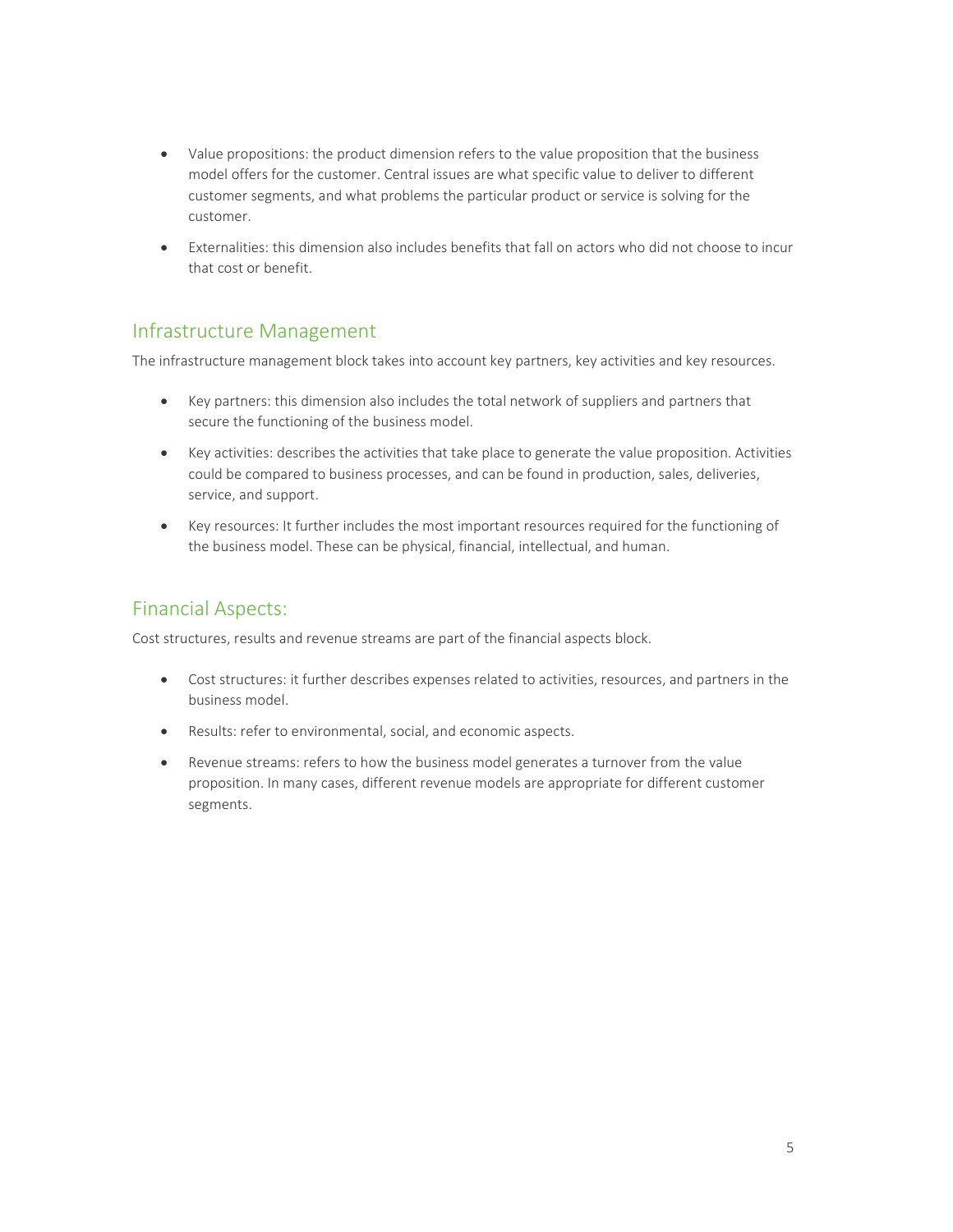| <b>Key Partners</b>                                                                                                                            | <b>Key Activities</b>                                                                                                                                                                                |                                                                                                                                                                                                                                                                                     |                                                                                                                                                                                                                  |                                                                                                                                                        |
|------------------------------------------------------------------------------------------------------------------------------------------------|------------------------------------------------------------------------------------------------------------------------------------------------------------------------------------------------------|-------------------------------------------------------------------------------------------------------------------------------------------------------------------------------------------------------------------------------------------------------------------------------------|------------------------------------------------------------------------------------------------------------------------------------------------------------------------------------------------------------------|--------------------------------------------------------------------------------------------------------------------------------------------------------|
|                                                                                                                                                |                                                                                                                                                                                                      | <b>Value Propositions</b>                                                                                                                                                                                                                                                           | <b>Customer Relations</b>                                                                                                                                                                                        | <b>Customer Segments</b>                                                                                                                               |
| <b>Public authorities</b><br>Logistic<br>service<br>providers<br>Carriers<br>Vehicle<br>manufacturers<br>Electric companies<br>Property owners | Reception<br>$\bullet$<br>Consolidation<br>Storage<br>$\bullet$<br>Distribution<br>Tracking<br>$\bullet$<br>Delivery/<br>pick-up<br>notice<br>Service provision<br><b>UCC</b> operation<br>$\bullet$ | Advertising space<br>$\bullet$<br>Accessibility to urban<br>$\bullet$<br>space<br>Efficient,<br>consolidated<br>$\bullet$<br>delivery<br>Vehicle rental<br>$\bullet$<br>Reliable,<br>flexible<br>$\bullet$<br>services<br>Storage<br>$\bullet$<br>Other<br>value-added<br>$\bullet$ | Personal delivery<br>$\bullet$<br>Customer service<br>$\bullet$<br>Self-service<br>$\bullet$<br>Direct<br>advert<br>$\bullet$<br>marketing                                                                       | End-receivers<br>$\bullet$<br>Shippers<br>$\bullet$<br>Carriers<br>$\bullet$<br>Manufacturers<br>The City<br>$\bullet$<br>Property owners<br>$\bullet$ |
|                                                                                                                                                | Marketing,<br>networking<br><b>Key Resources</b><br>Vehicles<br>Equipment<br>Local enthusiast<br>Personnel<br>Building,<br>infrastructure<br>Access to city centre                                   | services<br><b>Externalities</b><br>Reduced mileage<br>$\bullet$<br>Reduce<br>fuel<br>$\bullet$<br>consumption<br>Reduced emissions<br>$\bullet$<br>Reduce travel time<br>$\bullet$<br>Improved traffic safety<br>$\bullet$<br>Attractive city<br>$\bullet$<br>4. Financial Aspects | Channels<br>Publicity<br>$\bullet$<br>Personal relations<br>$\bullet$<br>Existing<br>business<br>relations<br>ICT system<br>$\bullet$<br>Social media<br>$\bullet$<br>Web pages<br>Urban deliveries<br>$\bullet$ |                                                                                                                                                        |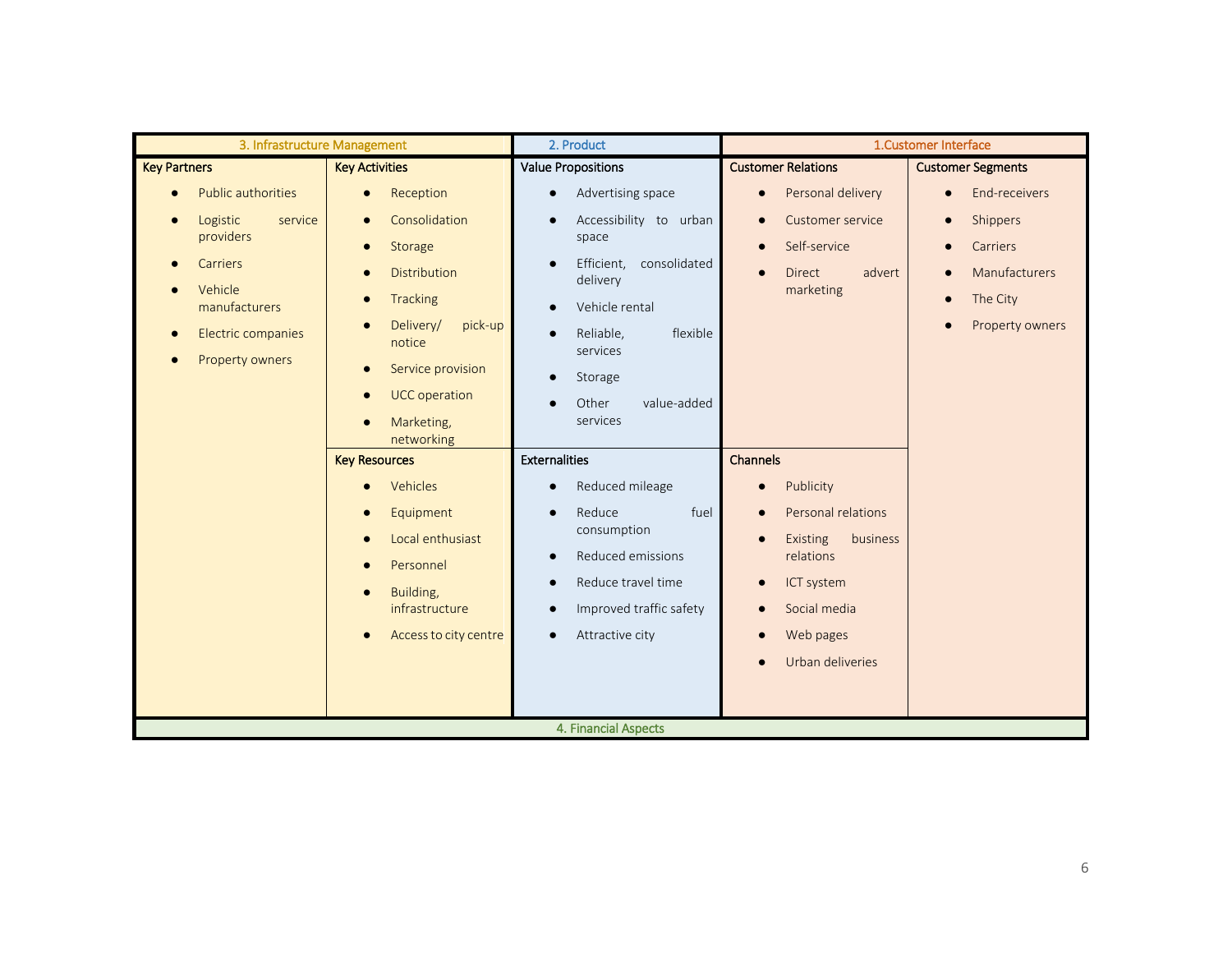| <b>Cost Structure</b>                           | Result                             | <b>Revenue Streams</b>                                    |
|-------------------------------------------------|------------------------------------|-----------------------------------------------------------|
| Investments                                     | Economic<br>$\bullet$              | Advertising space<br>$\bullet$                            |
| Premises (location, insurance)<br>$\bullet$     | Environmental<br>$\bullet$         | (Customized) distribution fees<br>$\bullet$               |
| Maintenance<br>$\bullet$                        | Social sustainability<br>$\bullet$ | Added value services<br>$\bullet$                         |
| Vehicles<br>$\bullet$                           |                                    | Public subsidies/ industrial support<br>$\bullet$         |
| Infrastructures arrival cargo bike<br>$\bullet$ |                                    | Subscription fees end-receivers<br>$\bullet$              |
| Equipment<br>$\bullet$                          |                                    |                                                           |
| <b>Training</b><br>$\bullet$                    |                                    | Services fees: storage and other<br>$\bullet$<br>services |
| <b>Operating Costs</b>                          |                                    |                                                           |
| Personnel (wages)<br>$\bullet$                  |                                    |                                                           |
| Rent and electricity<br>$\bullet$               |                                    |                                                           |
| Security services<br>$\bullet$                  |                                    |                                                           |
| Insurance<br>$\bullet$                          |                                    |                                                           |
| Uniform<br>$\bullet$                            |                                    |                                                           |

Table 1: Structure business model canvas (source: Bakås et al. 2017<sup>1</sup> )

<span id="page-10-0"></span> $\overline{a}$ 

<sup>&</sup>lt;sup>1</sup> [https://www.researchgate.net/publication/319953901\\_Viable\\_solutions\\_for\\_green\\_urban\\_freight\\_a\\_business\\_model\\_for\\_consolidation](https://www.researchgate.net/publication/319953901_Viable_solutions_for_green_urban_freight_a_business_model_for_consolidation)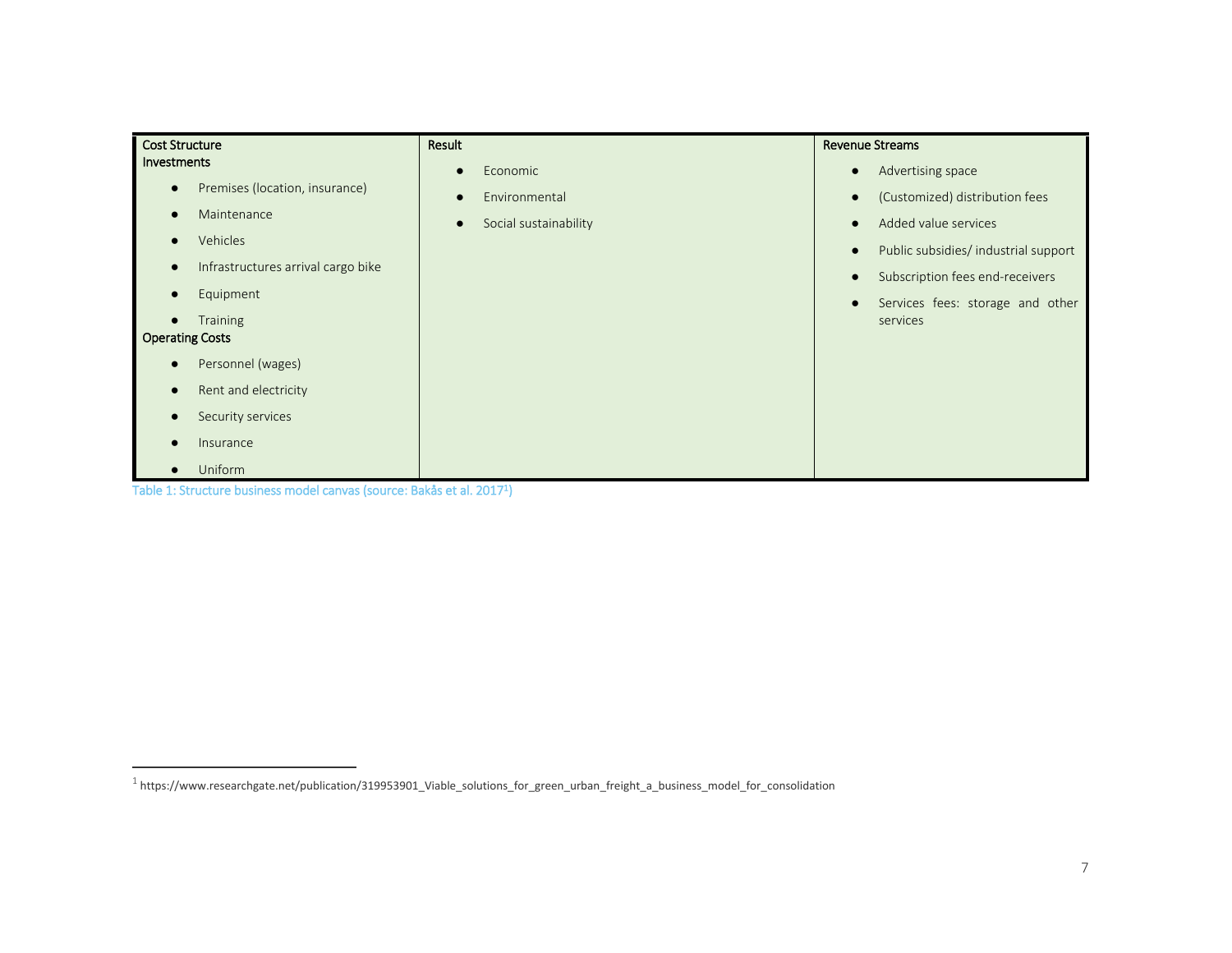## <span id="page-11-0"></span>3. Helsinki

Before the Corona outbreak, pre evaluation meetings were held in Helsinki with the objective to present the S.M.U.D. project and find interested business partners. COVID19 affected some of the potential business partners which were unable to join the project.

The business partners that joined the project participated in an online workshop where it was agreed to test various operational processes and technical solutions in a real-life environment. As a result, the testbed of Helsinki was launched on the 9th of June 2020.

For the purpose of this deliverable, different online meetings were held with Forum Virum Helsinki in order to get as much information as possible regarding the business model of the Helsinki testbed. Moreover, two online meeting were also held with the operators DB Schenker and Neste. The information gathered during those meetings is summarized in this chapter.

#### <span id="page-11-1"></span>3.1. Customer Interface

#### Customer Relations

The section describes the types of relationships a established with specific customer segments. The type of relationship that needs to be established with each customer segment should be clarified. Relationships can range from personal to automated. Thus the types of deliveries encountered are:

- Personal delivery
- Available customer service
- Self-service (depending on whether we will have a smart point of not)

#### Customer Segments

The section defines the different groups of people or organizations that the business model will reach and serve. The different groups or segments that are involved in the deliveries are the following:

- End-receivers
- Shippers
- Carriers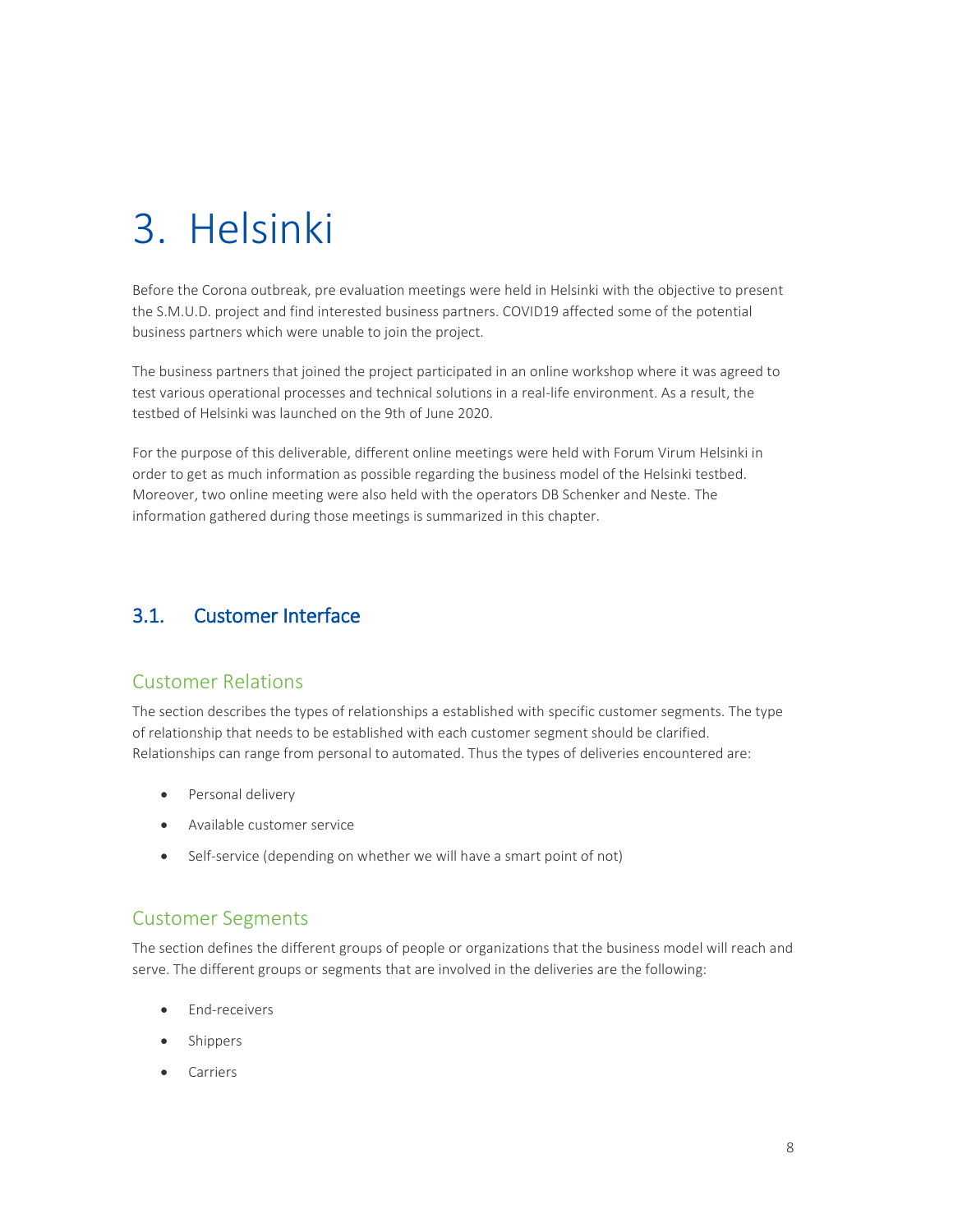- Manufacturers
- The City
- Property owners

#### Channels

The main channels to attract customers who use the micro-depot are the location and the characteristics of the facility, such as capacity, unloading area, space for docking, etc. The key is to have the micro-depot in the city centre, as is the case in the city of Helsinki, as it is an area with access restrictions, which make it difficult to carry out certain operations. The advantage of the location of the shared micro depot in Helsinki is that there is a bike lane to use and access the city centre without problems.

#### <span id="page-12-0"></span>3.2. Product

#### Value Propositions

The product value proposition is surely one of the keys to the business model to attract new customers because of the need to offer something special or unique that other competitors do not have.

In relation to the Helsinki pilot, some of the features are indicated below:

- The possibility of sharing a van/truck to serve multiple hubs/micro depots is taken into account Moreover, deliveries are carried out the day after the pick-up.
- Optimization is performed whenever possible, although there is the possibility of unexpected events.
- When possible, the trucks make only one stop to the micro depot. However, the number of trucks can be minimized if they can make multiple stops at different micro depots.
- The delivery planning is carried out taking into account different micro depots. After scheduling the full loads of one truck on one micro depot, the truck delivers to the micro depot and then proceeds to the next. The process continues until all deliveries are carried out. Note that when each micro depot needs at least one full truck load, each of the trucks will make a maximum of two stops.

#### **Externalities**

In order to calculate the externalities, information obtained during the experience of the pilot test is needed and it is not possible to know a priori. Some of the data needed to perform the calculations are: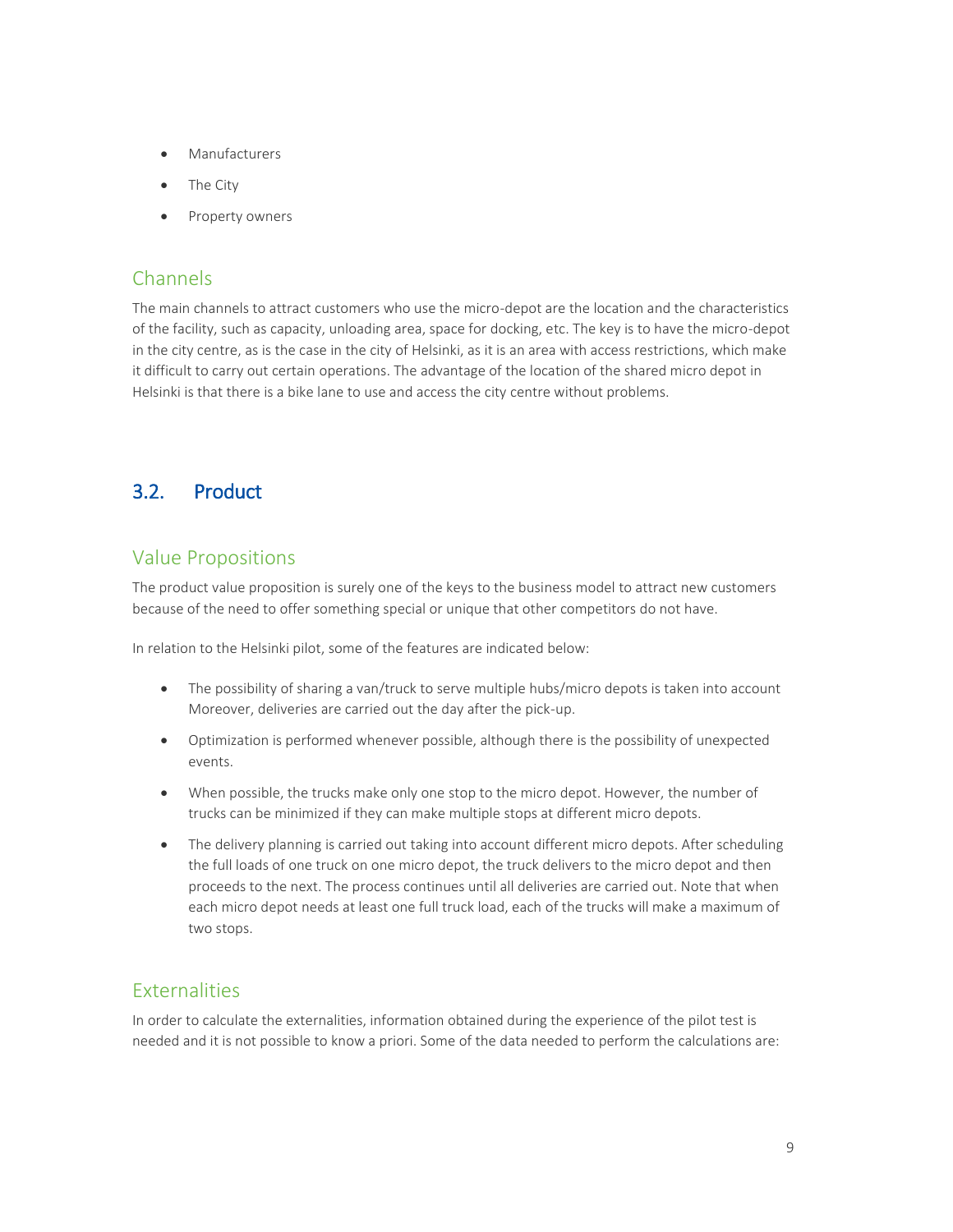- The routes of the delivery vans before the pilot and the routes of the cargo bikes. A comparison between the vehicles can be carried out which in order to calculate the reduction of congestion in the area.
- Information on the number of accidents related to deliveries before and after implementation.
- <span id="page-13-0"></span>Emissions of the vehicles used for the deliveries.

#### 3.3. Infrastructure Management

#### Key Partners

Partnerships are the cornerstone of many business models. Alliances between the different companies are used to optimize their business models, reduce risks as well as acquire resources.

In the pilot case of Helsinki, the local administration and Logistic Service Providers (LSPs) cooperate to carry out its implementation.

The vehicles used by the LSPs to the shared micro depot are trucks or vans depending on the daily volume. It is important to take into consideration that pickups are carried out as well; therefore, the vehicles cannot be used at full capacity.

The vehicles used from the shared micro depot (MD) to the customer are mostly cargo bikes but electric vans can be used as well. Cargo bikes have a capacity of  $1 \text{ m}^3$ , carrying out 30 to 40 shipments. The vehicles are stored overnight in the garage and loaded in the morning. For the pilot case of Helsinki, the cargo bikes are property of the LSPs.

#### Key Activities

This section describes the most important things companies must do to make their business model work. Every business model has a number of Key Activities. These are the most important actions to take in order to operate successfully.

The number of trips carried out by each LSP to the shared micro depot is 1 or 2 per day, as currently each LSP uses their own vehicle. Whereas, for the trips carried out from the shared micro depot to the customer, the number of vehicles depends on the type of vehicles used: 1 trip for vans and trucks and 3 – 4 trips for cargo bikes.

Expectations during the pilot:

- Some of the customers will be using the smart point.
- Cargo bikes and/or electric minivans will be used for the last mile delivery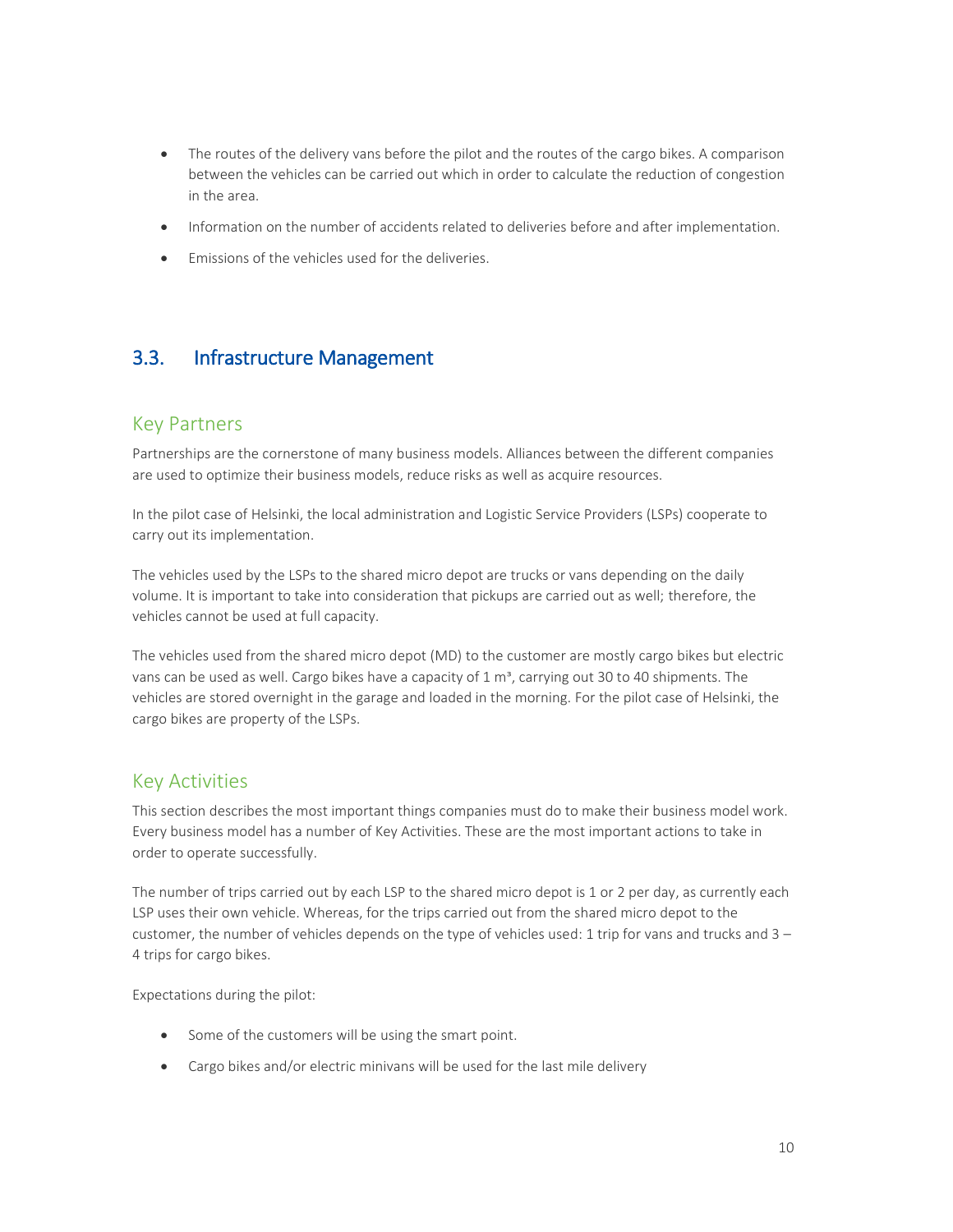- The LSPs will try to cooperate and share the vehicles where possible.
- The quantity of orders processed in a day depends on the demand. However, it is expected to be around 200 per day.
- The time window for the deliveries/pick up will be from 8:00 AM to 4:00 PM. Typically, the goods are delivered in the morning and pick-ups are carried out in the afternoon.

#### Key Resources

This section describes the most important assets required to make the business model work. Every business model requires key resources, which allow for the creation of a Value Proposition, reach markets, maintain relationships with Customer Segments, and earn revenues.

The main facilities needed for the shared micro depot:

- Unloading space for trucks/vans
- A small warehousing space
- Space destined for the cargo bikes

Moreover, the usage of a parcel locker (smart point) is part of the pilot case, however it will be used on a second stage. The first stage consists on using cargo bikes. The return option is also taken into account, by using the smart point or through the scheduling of a collection.

#### <span id="page-14-0"></span>3.4. Financial Aspects

#### Cost Structure

The section describes all costs incurred to operate a business model. This building block describes the most important costs incurred while operating under the business model. Creating and delivering value, maintaining Customer Relationships, and generating revenue incur costs.

#### Investments

The main investments made for the shared micro depot are:

- Investment on cargo bikes
- Investment on the space reserved for the cargo bikes
- Installation costs for the smart point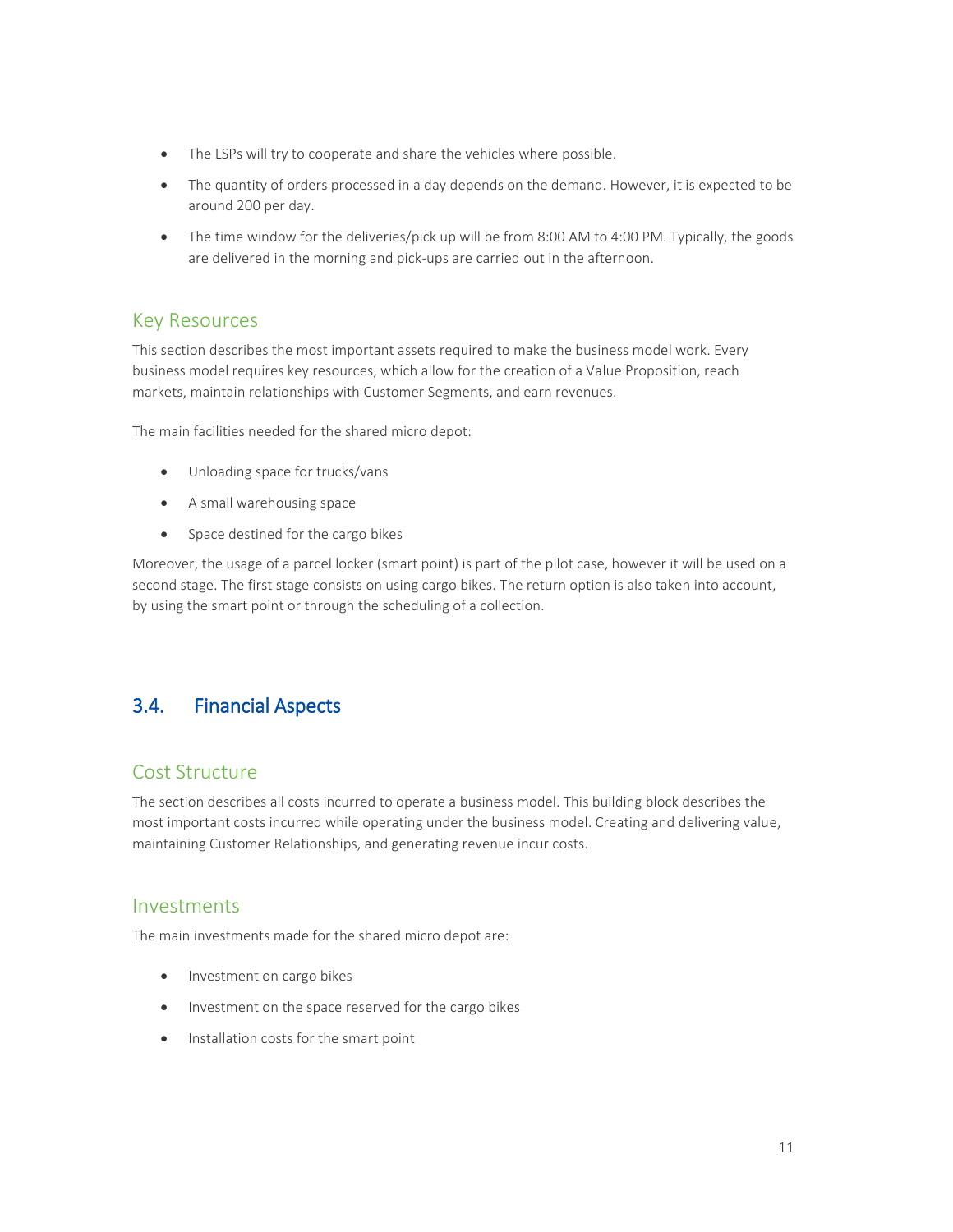#### Operating Costs

These types of costs are less relevant during this pilot case, because the micro depot is a test, which will help decide if the measure is economically sustainable and the LSPs are not paying the micro depot.

#### Revenue Streams

The section represents quantity generated from each customer segment (costs must be subtracted from revenues to create earnings). The main question is: what value is each Customer Segment truly willing to pay? Successfully answering that question allows the generation of one or more revenue streams from each customer segment.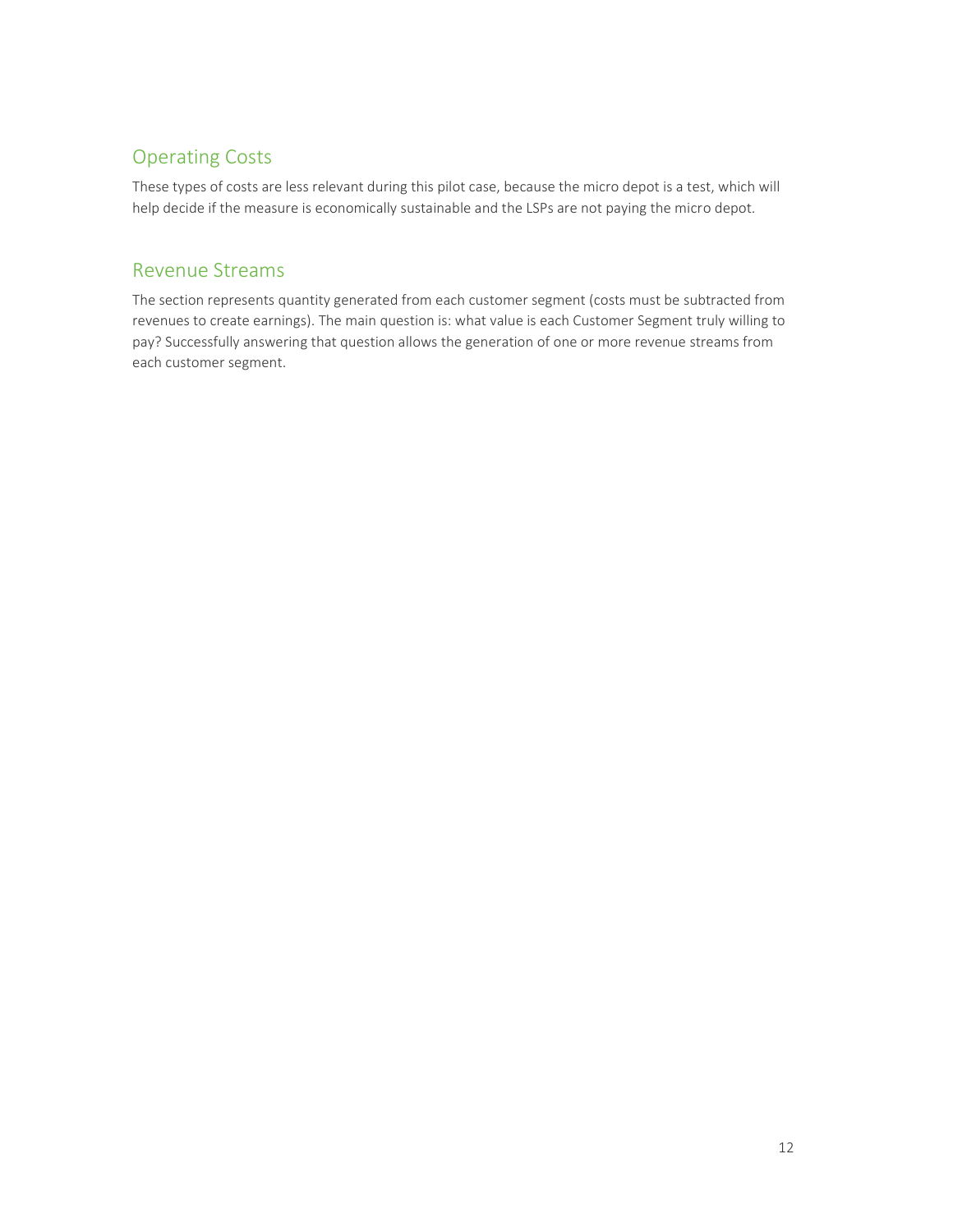# <span id="page-16-0"></span>4. Helmond

The initial plan was to organize onsite workshops with the business partners for the initiation of the dialogue. However, due to the Corona outbreak onsite gatherings in the Netherlands where banned from the 12th of March 2020 onward and an online session was organized instead.

The following categories of business partners where considered for the online session:

- Shipper of goods
- Receiver of goods
- Logistics service providers
- Providers of additional services at S.M.U.D. location

According to the participants the opportunities that a shared micro depot offers are:

- 24h accessibility for citizens and business partners
- Environmental and social impact
- Financial savings for shipment companies

Whereas the challenges that a shared micro depot could face are:

- Legal aspects
- Competition between logistics companies
- Operating model

However, since the testbed of Helmond has not been launched yet, its business model will not be described in this deliverable.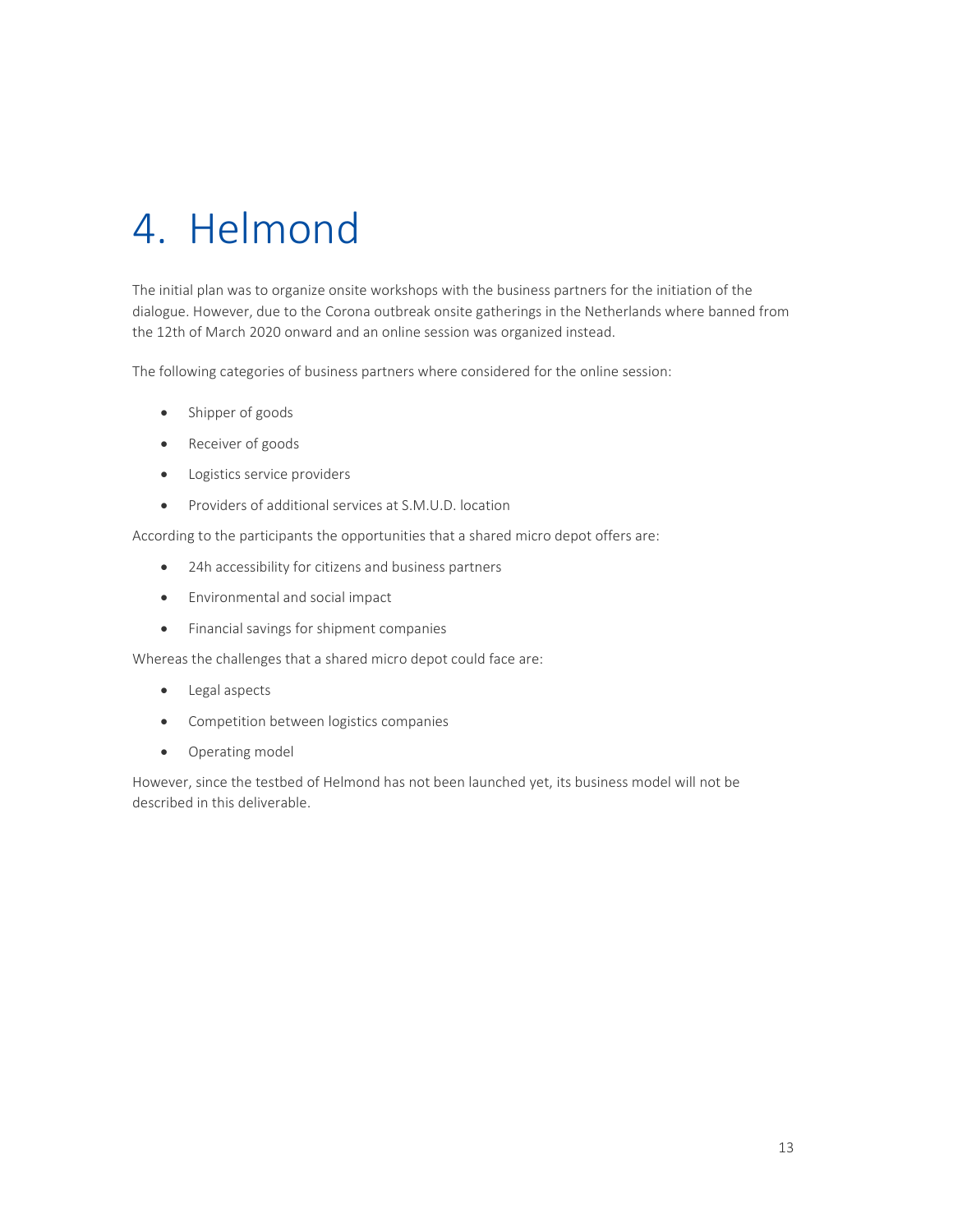## <span id="page-17-0"></span>5. SWOT analysis

The SWOT analysis identifies and assesses the internal and external factors involved in the business models (se[e Figure 1\)](#page-18-0).

All business models propose a value proposition represented by time sensitive delivery. Therefore, the big international companies entrust the last mile activities to traditional and/or green subcontractor carriers, in order to achieve operational and economic efficiency, as well as customer proximity.

The SWOT analysis and the Business Model Canvas show that, for a green model such as the S.M.U.D. business model, factors such as traffic and congestion, Low Traffic zones (LTZ) and the lack of parking areas for couriers with conventional vehicles could be considered strength points, due to the fact that it does not influence our model but rather it encourages it.

The S.M.U.D. model uses green vehicles such as bikes, in last-mile parcel deliveries, allowing them to earn additional income from the emissions reduction and carbon credit trading.

Moreover, the S.M.U.D business model is in line with the objectives set by the European Union in terms of improving the levels of sustainability in the cities, thus a wide range of ICTs as well as Operational Research methods are available for these types of models.

However, the operational model is affected by capacity constraints of bikes, which bind the size of parcels that can be loaded, thus representing the major limitation of this model. This constraint can be partially overcome using next-generation cargo bikes, which have a capacity of 100–150 kg per bike.

Moreover, the SWOT analysis highlights a threat related to the competition between traditional and green business models. In the S.M.U.D. the biker performance is subjected to physical fatigue, unlike the conventional models.

Price wars might arise if the competition is based exclusively on costs between conventional and green business model operating in the same geographical are. This might reduce their profitability or their differentiation in terms of service quality perceived by the final customer.

Concerning funding, the cost of construction and operation of MDs and purchasing or updating equipment and infrastructure makes it challenging to participate or pay for carriers and citizens. Public subsidizing might be a step towards resolving these issues but even national governments should be convinced on the effectiveness of fostering such initiatives. However, a potential lack of enforcement or regulations for vehicles may constrict the establishment of MD schemes.

Another threat that may arise is that MDs are not always the best solution. When serving large cities, it may not meet its demand levels. An erroneous placement of the MD may cause the opposite results than the expected ones, by increasing costs of transportation.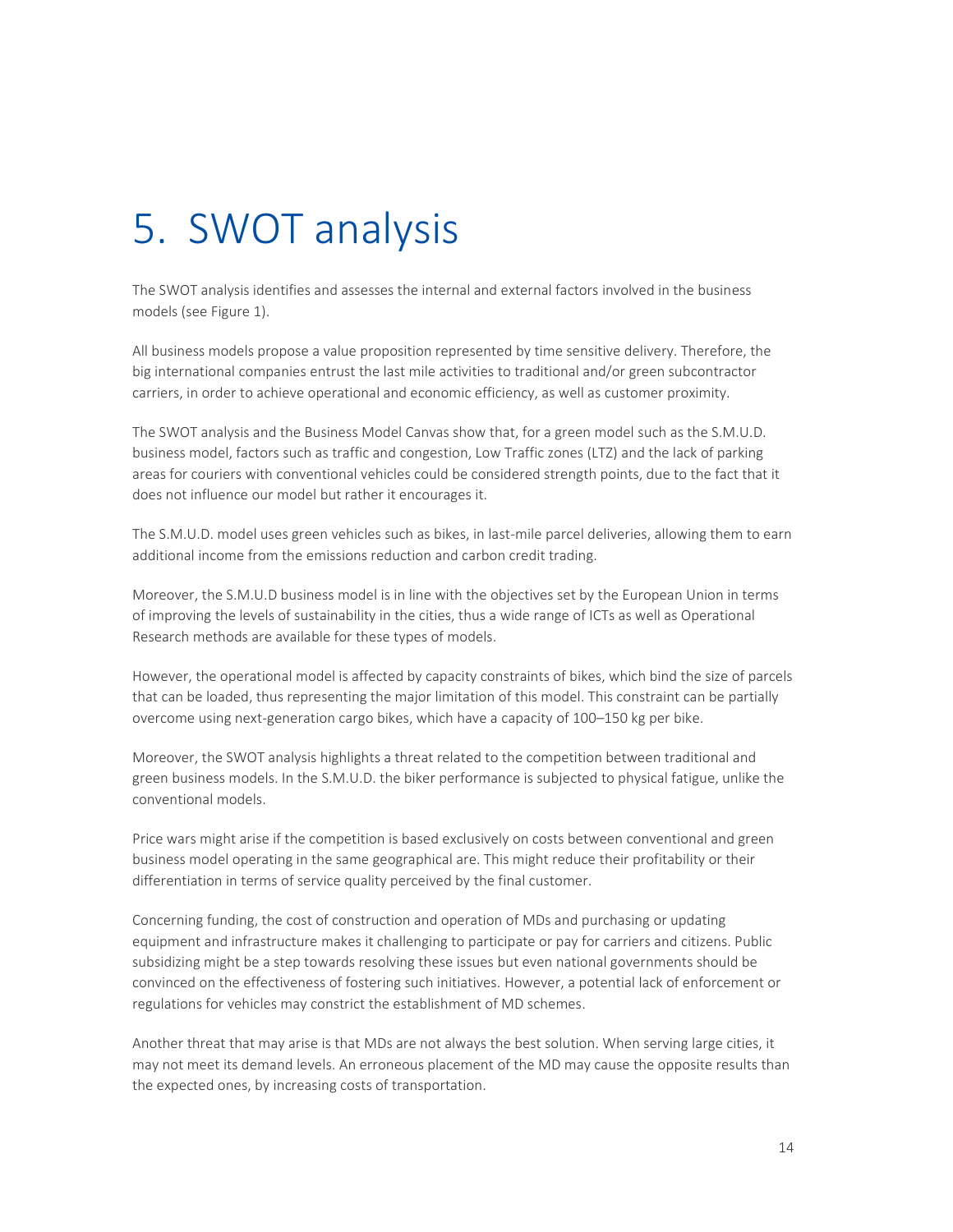| <b>Strengths</b>                                                             | <b>Weaknesses</b>                                                       |
|------------------------------------------------------------------------------|-------------------------------------------------------------------------|
| Availability of ICTs and innovation                                          | Vehicles have limited load capacity                                     |
| Operational Research methods and<br>modes for the optimization of routes and | Biker performance is subjected to physical<br>fatigue                   |
| loads<br>Simple vehicles                                                     | High cost of construction and operation.<br>Need for public subsidizing |
| <b>Opportunities</b>                                                         | <b>SWOT</b><br><b>Threats</b>                                           |
| Urbanization and demographic growth                                          | Competitors with higher load capacity and                               |

<span id="page-18-0"></span>Figure 1: SWOT analysis for the S.M.U.D. business model (source: CIMNE elaboration)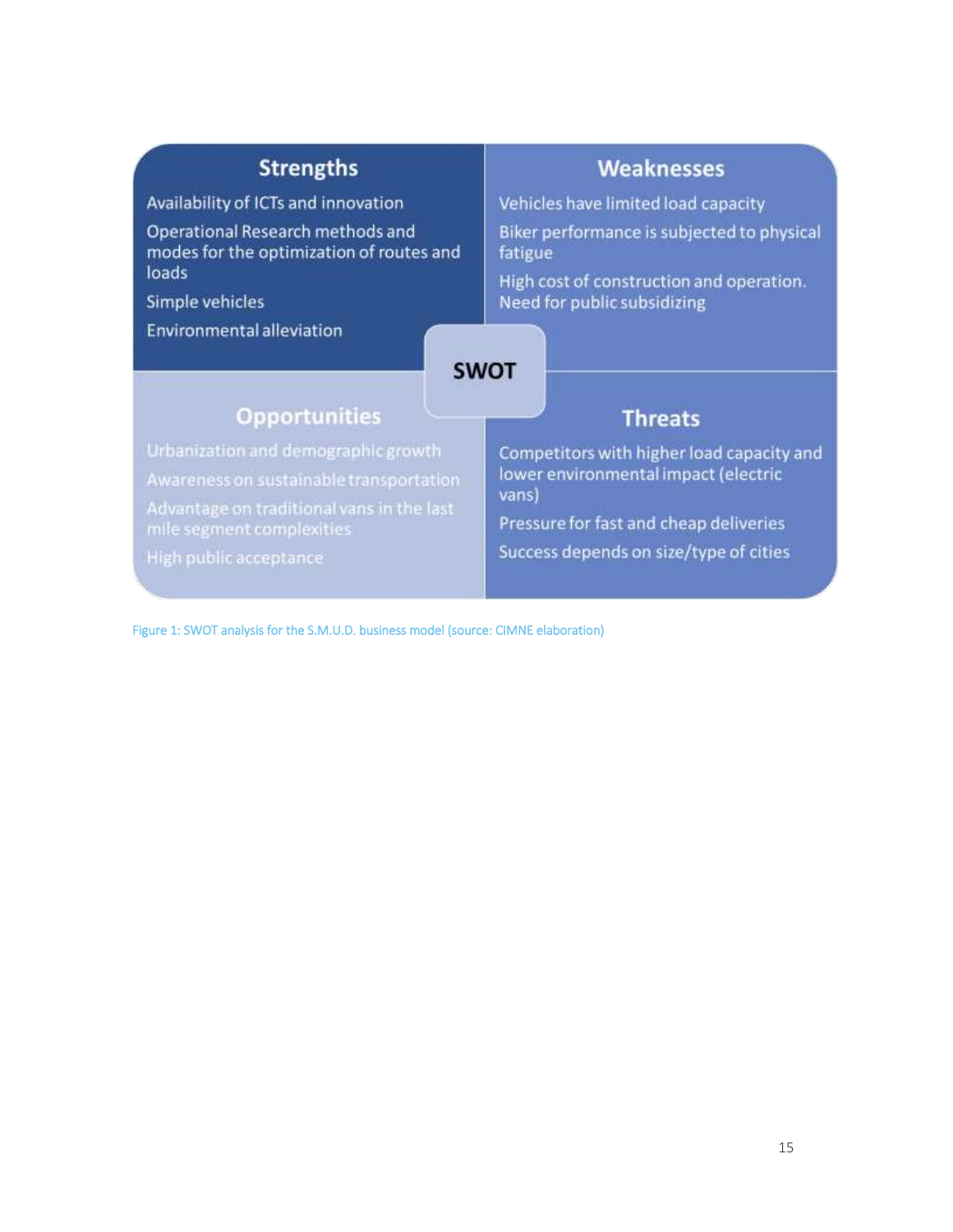### <span id="page-19-0"></span>6. References

- 1. Viable solutions for green urban freight: a business model for consolidation, Ottar Bakås, Kristin Ystmark Bjerkan, Marianne Elvsaas Nordtømme, Astrid Bjørgen Sund
- 2. Business Model Generation, Alexander Osterwalder & Yves Pigneur [\(https://tudelft.openresearch.net/image/2015/10/28/business\\_model\\_generation.pdf\)](https://tudelft.openresearch.net/image/2015/10/28/business_model_generation.pdf)
- 3. A Managerial Analysis of Urban Parcel Delivery: A Lean Business Approach, Luce Brotcorne , Guido Perboli, Mariangela Rosano, and Qu Wei
- 4. S.M.U.D. Report on stakeholder workshops (DEL05)
- 5. Planning Of Cargo Bike Hubs, A guide for municipalities and industry for the planning of transshipment hubs for new urban logistics concepts
- 6. Urban distribution concepts: a SWOT analysis on best practices of urban logistics solutions, Konstantinos Papoutsis, Michael Gogas and Eftihia Nathanail